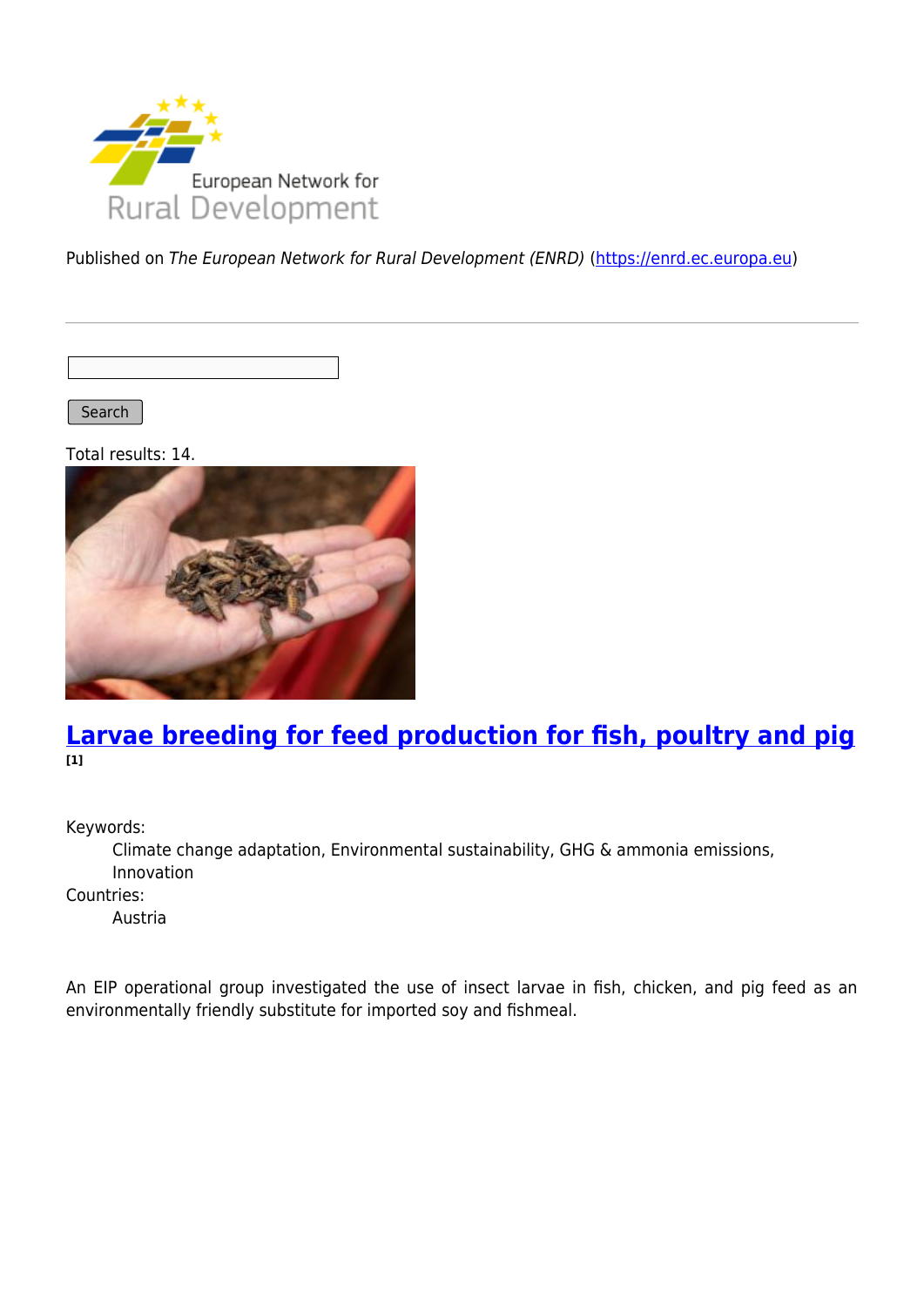

# **[Operational Group \(OG\) ARGE Kreisläufe - Recycling through](https://enrd.ec.europa.eu/projects-practice/operational-group-og-arge-kreislaufe-recycling-through-return-transfer-or-use_en) [return, transfer, or use of organic byproducts on the farm.](https://enrd.ec.europa.eu/projects-practice/operational-group-og-arge-kreislaufe-recycling-through-return-transfer-or-use_en) [2]**

Keywords:

Bioeconomy, Climate change adaptation, Cooperation, Environmental sustainability, Innovation Countries:

Austria

Developing and testing practical solutions to close material cycles in farms through better use of agricultural residues.



## **[RETA - Network of Farm Incubators](https://enrd.ec.europa.eu/projects-practice/reta-network-farm-incubators_en) [3]**

Keywords: Agriculture, Cooperation, Innovation, Young farmers Countries: Spain

A European Innovation Partnership (EIP) operational group established a network of farm incubators in Spain to support young farmers who do not have previous family connections or a background in farming.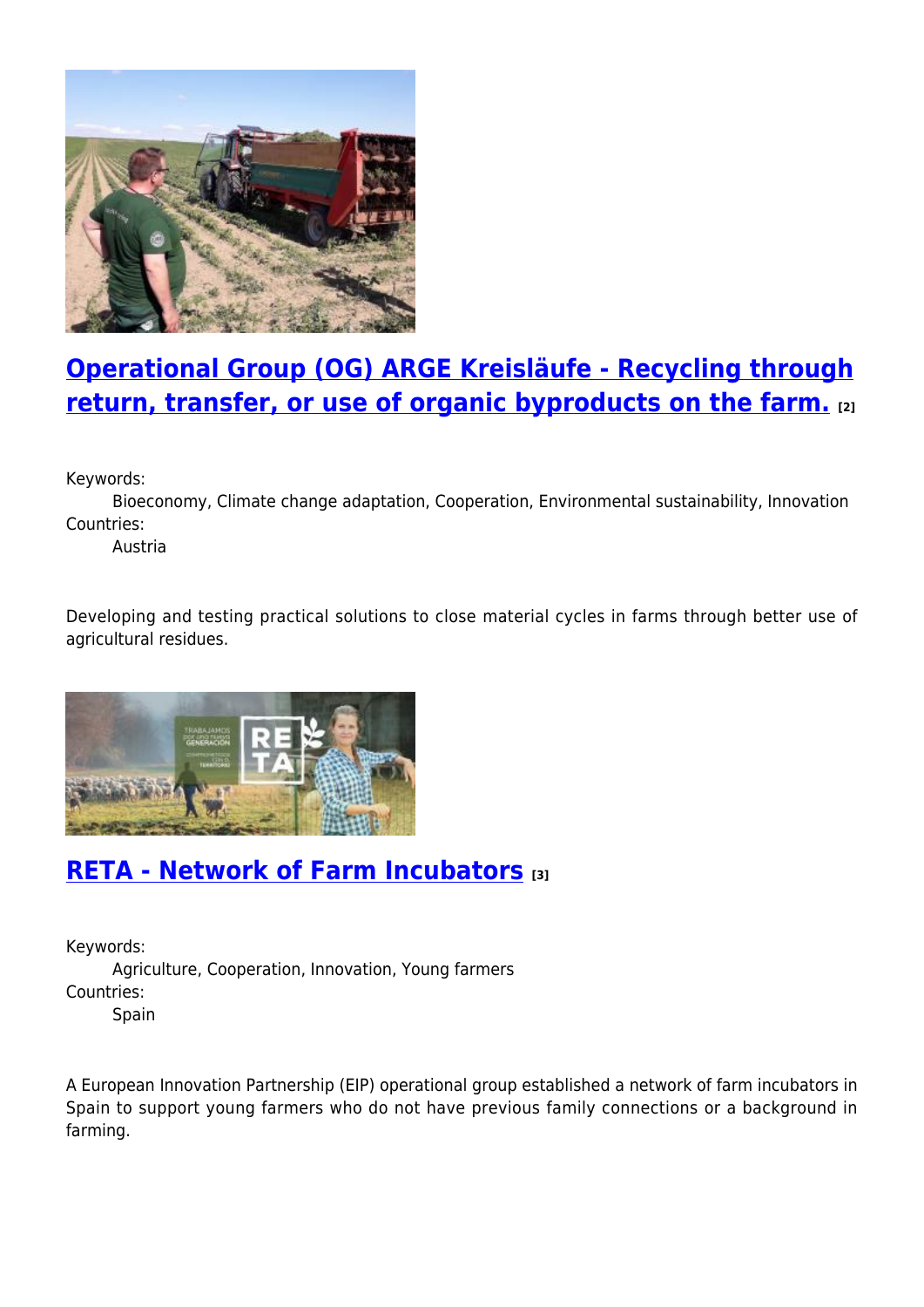

# **[Green Care - Where people flourish - Austria](https://enrd.ec.europa.eu/projects-practice/green-care-where-people-flourish-austria_en) [4]**

Keywords:

Agriculture, Cooperation, Diversification, Healthcare, Rural Inspiration Awards: nominees, Social inclusion

Countries:

Austria

Green Care projects on family farms offer social services close to home in rural areas. They increase the quality of life for people, secure and create jobs while also helping to preserve small-scale agriculture and forestry.



### **[BOSOLA – a demonstration project on photovoltaic irrigation](https://enrd.ec.europa.eu/projects-practice/bosola-demonstration-project-photovoltaic-irrigation_en) [5]**

Keywords: Agriculture, Cooperation, Innovation, Irrigation Countries: Spain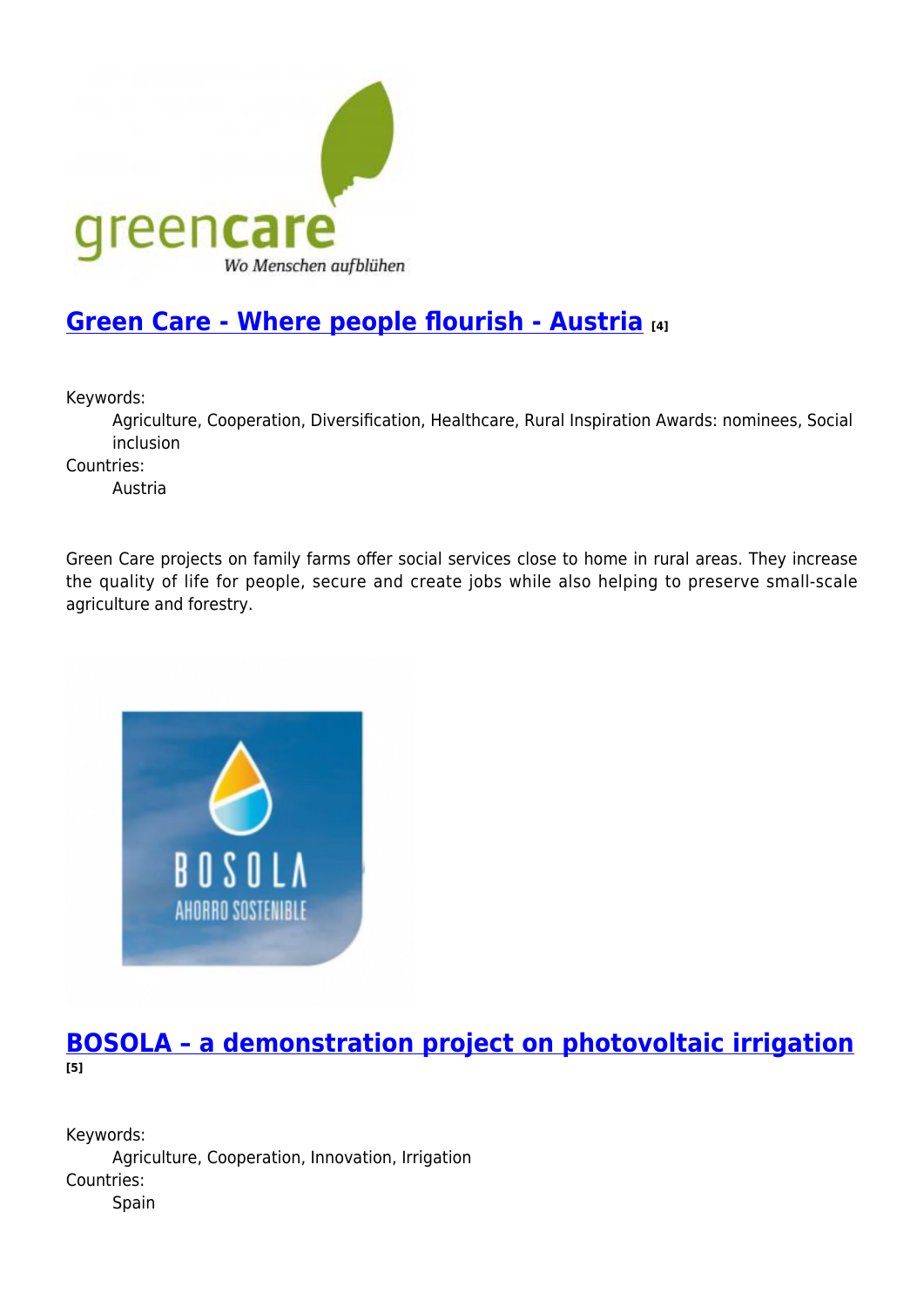Setting up a hybrid irrigation system using solar energy to reduce energy costs and carbon dioxide emissions.



# **[Madrid-KmRegion – Strengthening the food chain and short](https://enrd.ec.europa.eu/projects-practice/madrid-kmregion-strengthening-food-chain-and-short-distribution-channels_en) [distribution channels](https://enrd.ec.europa.eu/projects-practice/madrid-kmregion-strengthening-food-chain-and-short-distribution-channels_en) [6]**

Keywords:

Agriculture, Cooperation, Direct marketing, Entrepreneurship, Innovation, Short supply chains & local markets, Young farmers

Countries:

Spain

An EIP Operational Group was set up to strengthen the food chain and create short distribution channels for small and medium farms in the Madrid region.



# **[GO SETOS - Multifunctional borders for sustainable](https://enrd.ec.europa.eu/projects-practice/go-setos-multifunctional-borders-sustainable-landscape-and-agriculture_en) [landscape and agriculture](https://enrd.ec.europa.eu/projects-practice/go-setos-multifunctional-borders-sustainable-landscape-and-agriculture_en) [7]**

Keywords:

Agriculture, Biodiversity, Climate change adaptation, Cooperation, Environmental protection,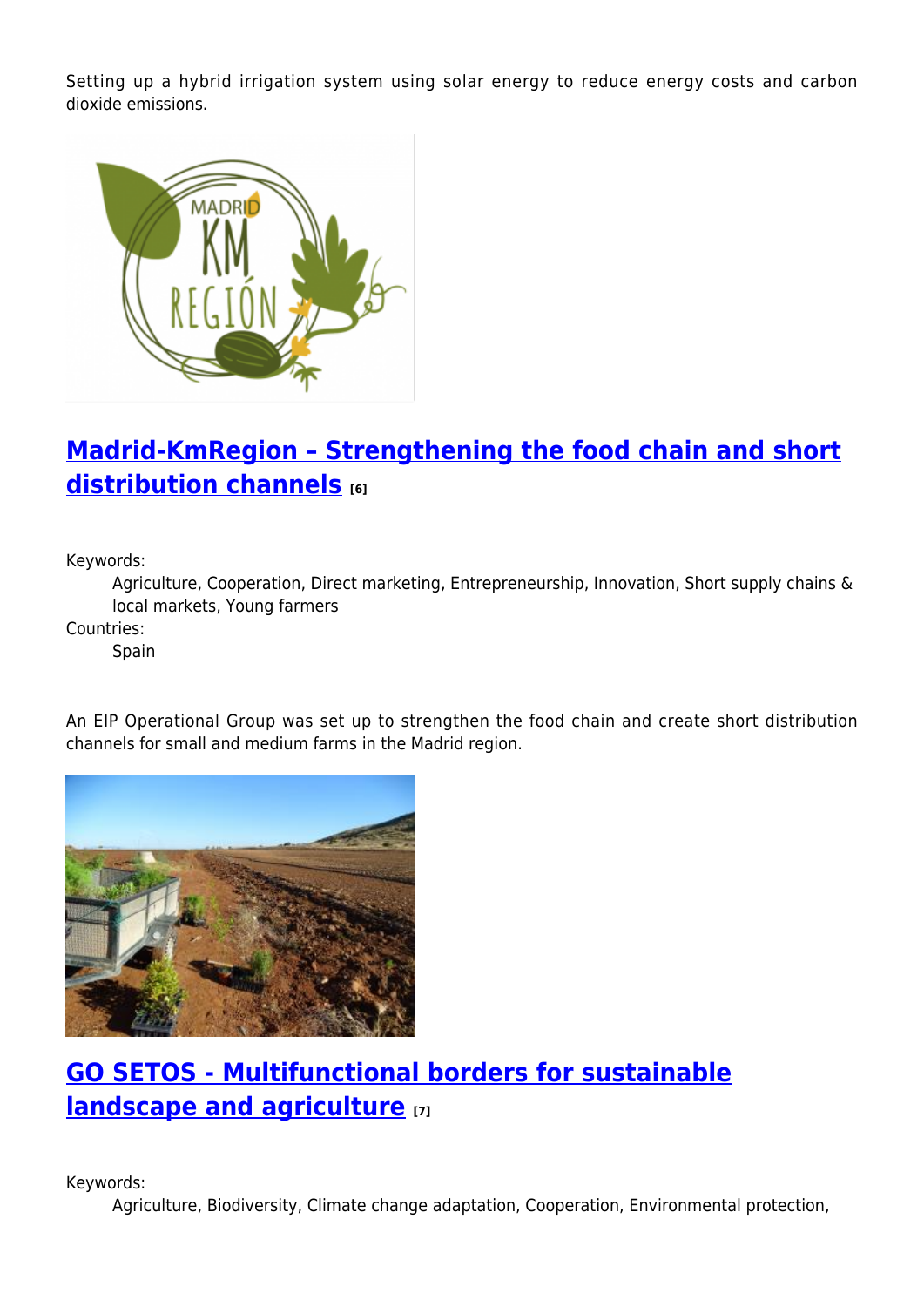Innovation, Rural Inspiration Awards: nominees, Soil management Countries:

**Spain** 

An EIP-AGRI Operational Group working together to increase the implementation of multifunctional hedgerows that offer environmental benefits as well as climate mitigation and adaptation.



# **[ECOPIONET: Innovation and Bioeconomy in the Rural](https://enrd.ec.europa.eu/projects-practice/ecopionet-innovation-and-bioeconomy-rural-environment_en) [Environment](https://enrd.ec.europa.eu/projects-practice/ecopionet-innovation-and-bioeconomy-rural-environment_en) [8]**

Keywords:

Agriculture, Climate change adaptation, Cooperation, Information & promotion activities, Innovation, Risk management, Rural Inspiration Awards: nominees Countries:

**Spain** 

Knowledge exchange network established to foster multi-actor collaboration and sharing around organic agriculture.



## **[GO INNOLAND](https://enrd.ec.europa.eu/projects-practice/go-innoland_en) [9]**

Keywords:

Agriculture, Competitiveness, Cooperation, Education & lifelong learning, Knowledge transfer, Networking

Countries:

Spain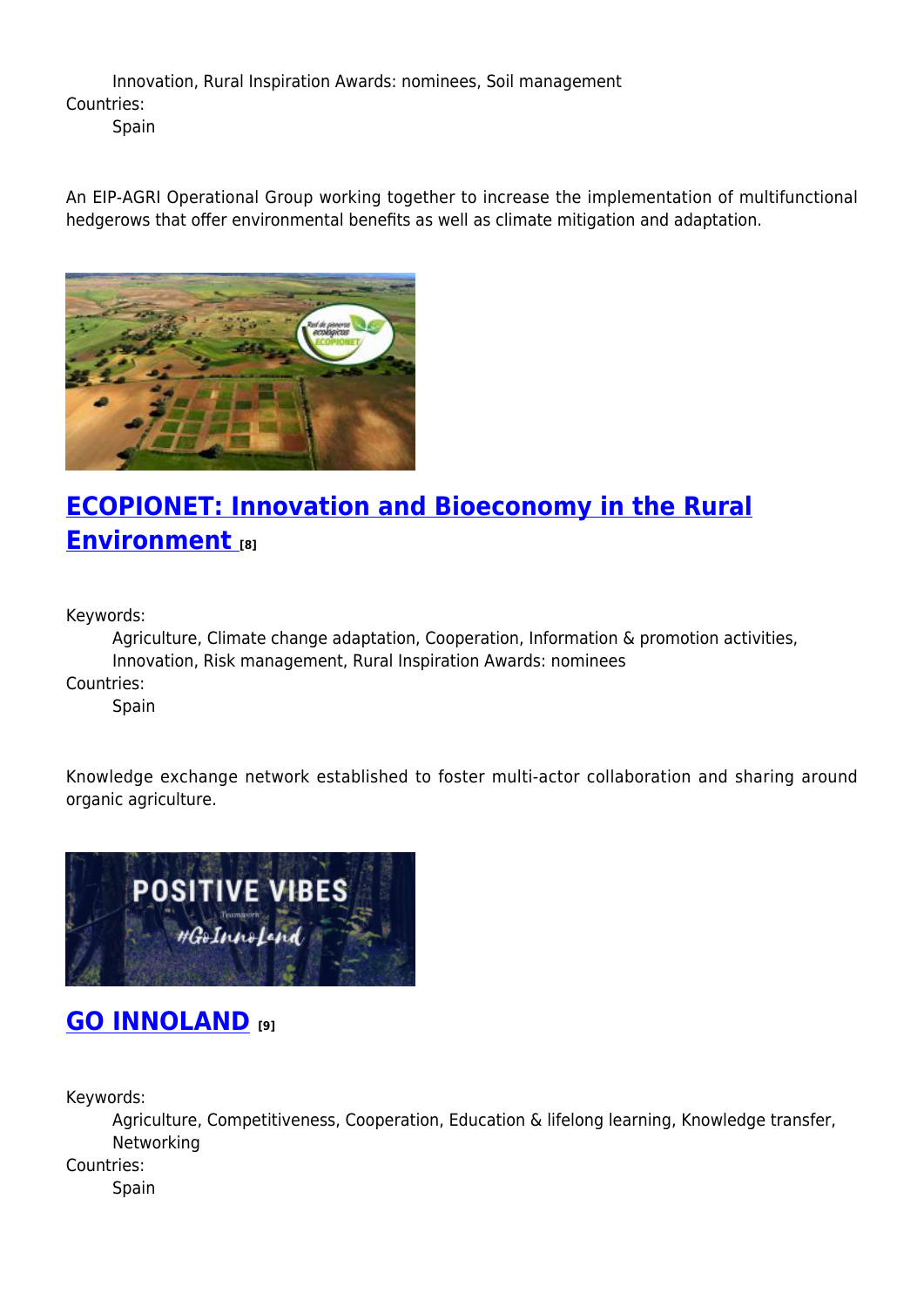Set up an operational group to improve the efficiency of the fruit production sector in Spain by developing new approaches for joint management of farms.



# **[Optimising catch crops in arable farming in Austria](https://enrd.ec.europa.eu/projects-practice/optimising-catch-crops-arable-farming-austria_en) [10]**

Keywords:

Agriculture, Cooperation, Environmental sustainability, Soil management Countries:

Austria

Set up an operational group to test different practices for optimal catch crop management and assess their efficiency in reducing nitrogen and carbon emissions.

## **Pages**

**1** [2](https://enrd.ec.europa.eu/projects-practice/_en?page=1&%3Bproject_keywords_filter=19753&%3Bamp%3Bproject_country=All&%3Bamp%3Bfield_enrd_prj_measure_tid=All&%3Bamp%3Bfield_enrd_prj_focus_area_tid=All&%3Bf%5B0%5D=im_field_enrd_prj_keywords%3A19732&f%5B0%5D=im_field_enrd_prj_keywords%3A20464&f%5B1%5D=im_field_enrd_prj_keywords%3A19750&f%5B2%5D=im_field_enrd_prj_keywords%3A19732&f%5B3%5D=sm_enrd_eu_countries%3ASpain&f%5B4%5D=sm_enrd_eu_countries%3ACroatia&f%5B5%5D=im_field_enrd_prj_keywords%3A19726&f%5B6%5D=im_field_enrd_prj_keywords%3A20474&f%5B7%5D=sm_enrd_eu_countries%3AAustria&f%5B8%5D=im_field_enrd_prj_measure%3A17107&f%5B9%5D=im_field_enrd_prj_keywords%3A19739&f%5B10%5D=im_field_enrd_prj_keywords%3A19720) [11]  $next$  [11]  $last \times [11]$ 

#### **Source URL:**

https://enrd.ec.europa.eu/projects-practice/\_en?amp%3Bproject\_keywords\_filter=19753&amp%3Bamp%3Bproject\_cou ntry=All&amp%3Bamp%3Bfield\_enrd\_prj\_measure\_tid=All&amp%3Bamp%3Bfield\_enrd\_prj\_focus\_area\_tid=All&amp% 3Bf%5B0%5D=im\_field\_enrd\_prj\_keywords%3A19732&f%5B0%5D=im\_field\_enrd\_prj\_keywords%3A20464&f%5B1%5D =im\_field\_enrd\_prj\_keywords%3A19750&f%5B2%5D=im\_field\_enrd\_prj\_keywords%3A19732&f%5B3%5D=sm\_enrd\_eu \_countries%3ASpain&f%5B4%5D=sm\_enrd\_eu\_countries%3ACroatia&f%5B5%5D=im\_field\_enrd\_prj\_keywords%3A197 26&f%5B6%5D=im\_field\_enrd\_prj\_keywords%3A20474&f%5B7%5D=sm\_enrd\_eu\_countries%3AAustria&f%5B8%5D=i m\_field\_enrd\_prj\_measure%3A17107&f%5B9%5D=im\_field\_enrd\_prj\_keywords%3A19739&f%5B10%5D=im\_field\_enrd \_prj\_keywords%3A19720

#### **Links**

[1] https://enrd.ec.europa.eu/projects-practice/larvae-breeding-feed-production-fish-poultry-and-pig\_en [2]

https://enrd.ec.europa.eu/projects-practice/operational-group-og-arge-kreislaufe-recycling-through-return-transfer-or-u